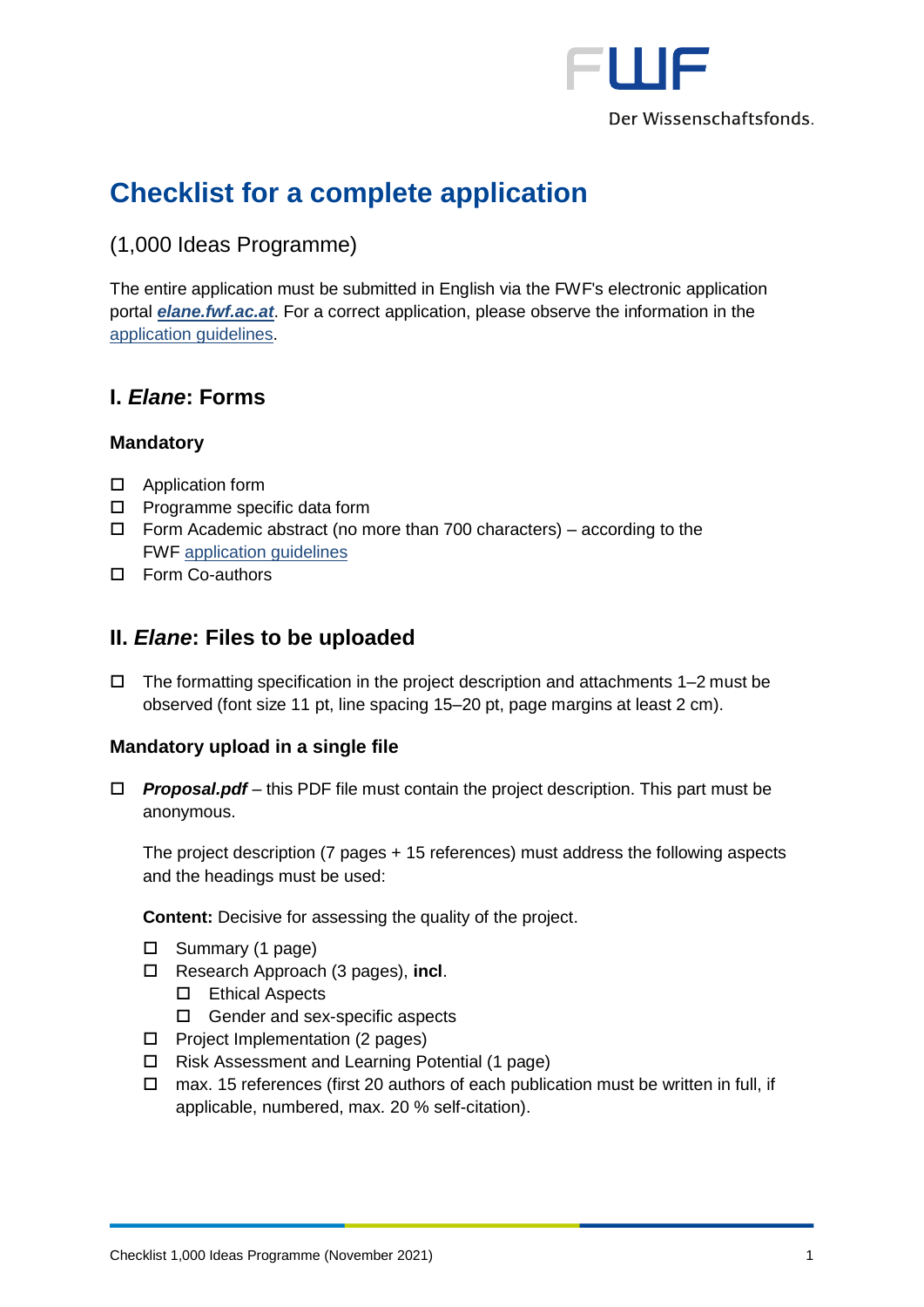

### **III. Attachments to the project description in separate documents**

- **Attachment 1: Financial Aspects:** The template from the application guidelines (Appendix 1) must be used for this purpose. The explanations must be presented in a way that is comprehensible to the FWF. This part may not be formulated anonymously.
	- $\Box$  Details on the research institution of the applicant:
		- Existing personnel (not financed by the FWF, usually the principle investigator and research personnel at the research site)
		- **Existing infrastructure**
	- $\Box$  Information on the funding requested:
		- concise justifications for the requested funds
- **Attachment 2: CV of the principal investigator** (1 CV, in English, 3 pages). This part may not be formulated anonymously.

#### **IV. Attachments**

#### **File to be uploaded (optional or where applicable)**

- □ Cover Letter
- $\Box$  Copy of the doctoral certificate, third-party confirmation of 2 years of postdoctoral research experience (when applying for own position)
- $\square$  Statement on the arts-based research dimension/research questions
- □ Statement on publication record
- □ Vendor quotes for equipment
- Vendor quotes for "Other costs"
- Overview revision (anonymous, English)

#### **V. Information on anonymity**

Please check whether you have complied with the rules on anonymity in the **proposal**, **abstract** and, if applicable, **overview revision**:

- **No** (Austrian and/or international) research institution has been named.
- **No** researcher has been named (including PI, Austrian and/or international cooperation partners etc.).
- $\square$  The career status of the PI is not disclosed.
- $\Box$  The self-citation does not exceed 20 % of the references.
- $\Box$  The self-citation in the text does not reveal the identity of the PI.